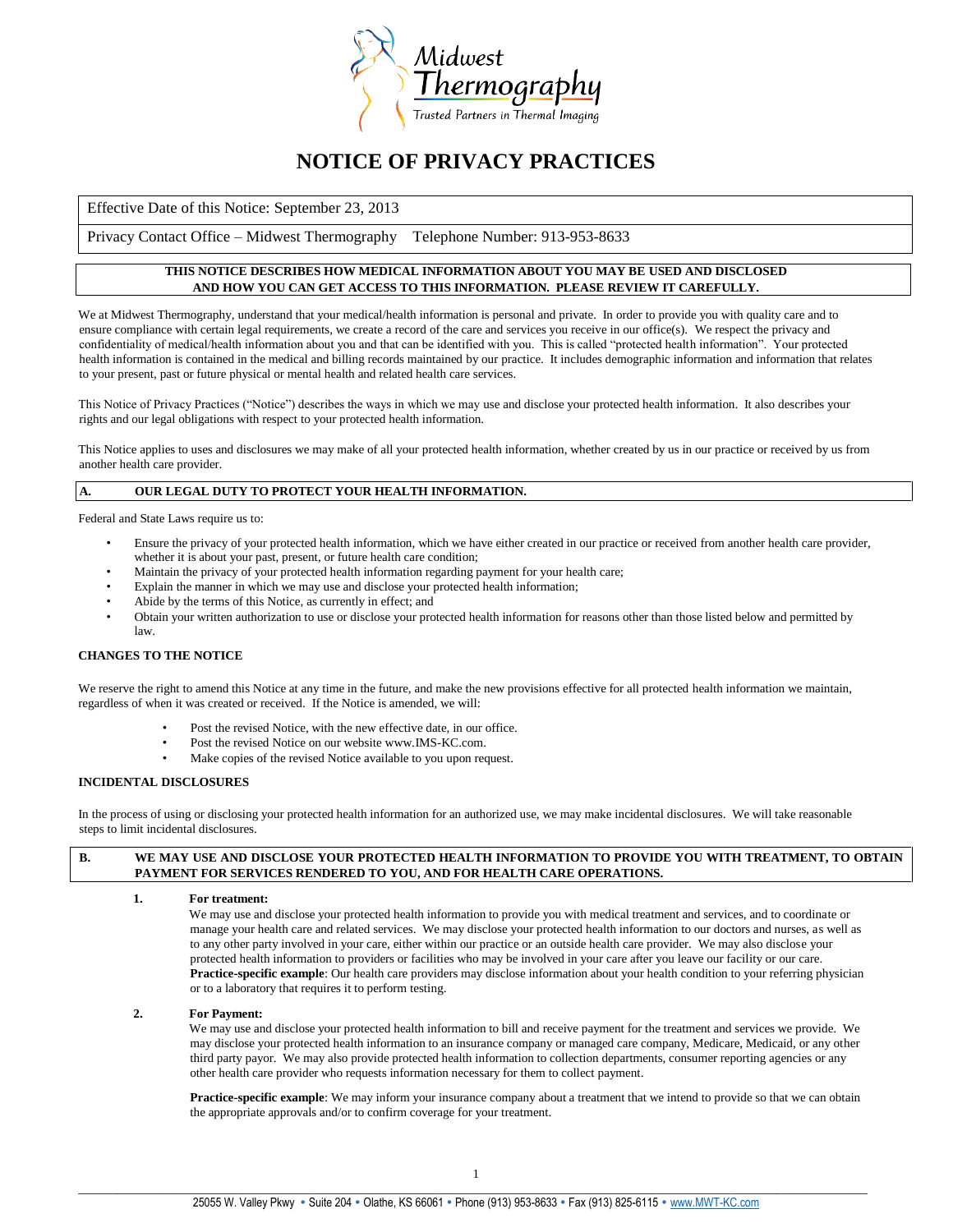# **3. For Health Care Operations:**

We may use and disclose your protected health information as necessary for us to operate our medical practice. We may use and disclose your protected health information for internal operations, such as general administrative activities and quality assurance programs.

We may use and disclose your protected health information:

- To review and improve the quality of care you receive;
- To train and educate doctors, nurses, students, volunteers or other medical staff;
- To plan for services, such as when we assess certain services that we may want to offer in the future;
- To evaluate the performance of our employees;
- To our lawyers, consultants, accountants, and other business associates;
- In order to compare your information with that of several other patients to determine if we should offer new services or if new treatments were effective;
- To identify groups of patients who have similar health problems to give them information about treatment alternatives, programs, or new procedures;
- To organizations that assess the quality of care we provide to our patients (such as government agencies or accrediting bodies);
- To organizations that evaluate, certify or license health care providers, staff or facilities in a particular specialty;
- To assist others who may be reviewing our activities such as accountants, lawyers, consultants, risk managers, and others who assist us in complying with state and federal laws;
- If we are in the process of selling our business or merging with other health care entities, or giving control to someone else;
- For procedures involving health care fraud and abuse detection and compliance; and
- To develop internal protocols.

**Practice-specific example**: We may disclose information as it relates to health care operations to accountants who are auditing our billing records.

# **C. WE MAY USE AND DISCLOSE YOUR PROTECTED HEALTH INFORMATION WITHOUT YOUR AUTHORIZATION IN LIMITED SITUATIONS.**

The following are situations in which we may use or disclose your protected health information without your written authorization or an opportunity for you to agree or object.

#### **1. As Required by Law:**

We may disclose your protected health information when required to do so by federal, state or local law or other judicial or administrative proceedings.

# **2. Emergencies:**

We may use or disclose protected health information as necessary in emergency treatment situations.

#### **3. Public Health Risk:**

We may disclose your protected health information for public health activities. For example, we may disclose protected health information about you if you have been exposed to a communicable disease or may otherwise be at risk of spreading a disease. Other examples may include reports about injuries or disability, reports of births and deaths, reports of child abuse and/or neglect and reports regarding the recall of products.

#### **4. At Our Office:**

*Unless you object***,** we may use and disclose certain limited information about you on our sign-in sheet while you are in our offices. This information may include your name, but will not include information about your condition. We will also call your name to notify you that the provider is ready to see you or that we need to discuss something with you.

# **5. Individuals Involved in Your Care or Payment for Your Care:**

*Unless you object***,** we may disclose protected health information about you to a family member, relative, close personal friend or any other person you identify, including clergy, who is involved in your care. These disclosures are limited to information relevant to the person's involvement in your care or in payment for your care.

#### **6. Disaster Relief:**

*Unless you object***,** we may disclose protected health information about you to an organization assisting in disaster relief efforts. Even if you object, we may still share information about you if necessary to respond to emergency circumstances.

# **7. Reporting Victims of Abuse or Neglect:**

When authorized by law, or if you agree to the report, and if we believe that you have been a victim of abuse or neglect, we may use and disclose your protected health information to notify a government authority.

#### **8. Health Oversight Activities:**

When authorized by law, we may disclose your protected health information to a health oversight agency for activities, such as audits, investigations, inspections, licensure actions or other legal proceedings. A health oversight agency is a state or federal agency that oversees the health care system.

# **9. Judicial and Administrative Proceedings:**

We may disclose your protected health information in response to a court or an administrative order. In certain circumstances, we also may disclose protected health information in response to a subpoena, a discovery request, or any other lawful process by another party involved in the action. We will make a reasonable effort to inform you about the request.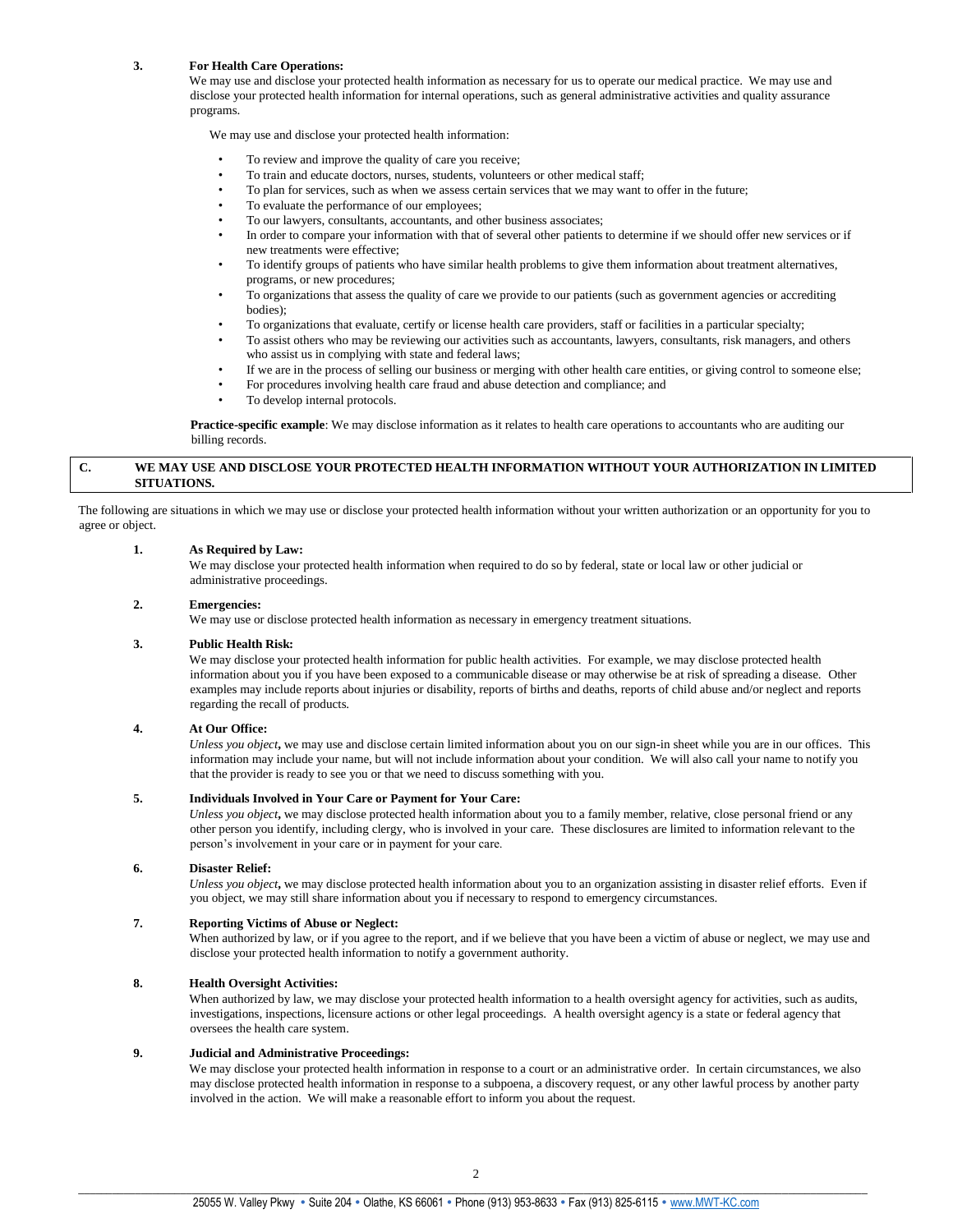# **10. Law Enforcement:**

We may disclose your protected health information for certain law enforcement purposes, including, but not limited to:

- Reporting certain types of wounds and/or other physical injuries (i.e. gunshot wounds);
- Reports required by law;
- Reporting emergencies or suspicious deaths;
- Complying with a court order, warrant, subpoena (in certain circumstances), or other legal process;
- Identifying or locating a suspect or missing person, material witness or fugitive;
- Answering certain requests for information concerning crimes, about the victim of crimes;
- Reporting and/or answering requests about a death we believe may be the result of a crime;
- Reporting criminal conduct that took place on our premises; and
- In emergency situations to report a crime, the location of the crime or victim or the identity, description and/or location of a person involved in the crime.

# **11. Coroners, Medical Examiners, Funeral Directors:**

We may disclose your protected health information to a coroner, medical examiner or funeral director. We may disclose information about deceased patients to funeral directors if necessary to allow them to carry out their duties. We may disclose protected health information about you to a coroner or medical examiner for the purposes of identifying you, should you die.

### **12. Organ/Tissue Donation Organizations:**

If you are an organ donor, we may disclose your protected health information to an organization involved in the donation of organs and tissue to enable them to carry out their lawful duties.

# **13. Research:**

In some situations, your protected health information may be used for research purposes, provided that the privacy and safety aspects of the research have been reviewed and approved by an institutional review board or a privacy board. The board must have established procedures to ensure that your protected health information remains confidential.

#### **14. To Avert a Serious Threat to Health or Safety:**

We may use or disclose your protected health information if we believe it is necessary to prevent a serious threat to your health or safety or the health or safety of the public or another person. We may only make the disclosure to a person or entity that would be able to help lessen or prevent the threatened harm.

# **15. Military and Veterans:**

If you are a member of the armed forces, we may use and disclose your protected health information as required by military command authorities. We may also disclose your protected health information to the appropriate foreign military authority if you are a member of a foreign military.

# **16. National Security and Intelligence Activities:**

We may disclose protected health information to authorized federal officials conducting national security, counterintelligence, and intelligence activities authorized by law.

# **17. Protective Services for the President and Others:**

We may disclose your protected health information to authorized federal officials, as needed, to provide protection to the President of the United States, other authorized persons, foreign heads of states or to conduct certain special investigations.

#### **18. Workers' Compensation:**

We may use or disclose your protected health information to comply with laws and regulations relating to workers' compensation or similar programs established by law that provide benefits for work-related injuries and/or illnesses.

#### **19. Fundraising Activities:**

We may use limited protected health information such as your name, address and phone number and the dates you received treatment or services, to contact you in an effort to raise money for a program developed by our practice. We may also disclose contact information for fundraising purposes to a foundation related to our organization.

If you do not want to be contacted this way, you should notify us in writing by contacting the Privacy Contact Office at the telephone number listed on the first page of this Notice.

# **20. Appointment Reminders:**

We may use or disclose protected health information to remind you about:

- appointments in our organization; and
- appointments that we have scheduled for you with other health care organizations.

Please note that we will use the contact information that you have provided to us to mail or call with appointment reminders.

# **21. Treatment Alternatives and Health-Related Benefits and Services:**

We may use or disclose your protected health information to inform you about treatment alternatives and health-related benefits and services that may be of interest to you. This may include telling you about:

- treatments;
- services:
- products;
- other health care providers;
- special programs;
- nutritional services.

# **22. Business Associates:**

We may disclose your protected health information to our business associates under Business Associate Agreements. Business associates may include: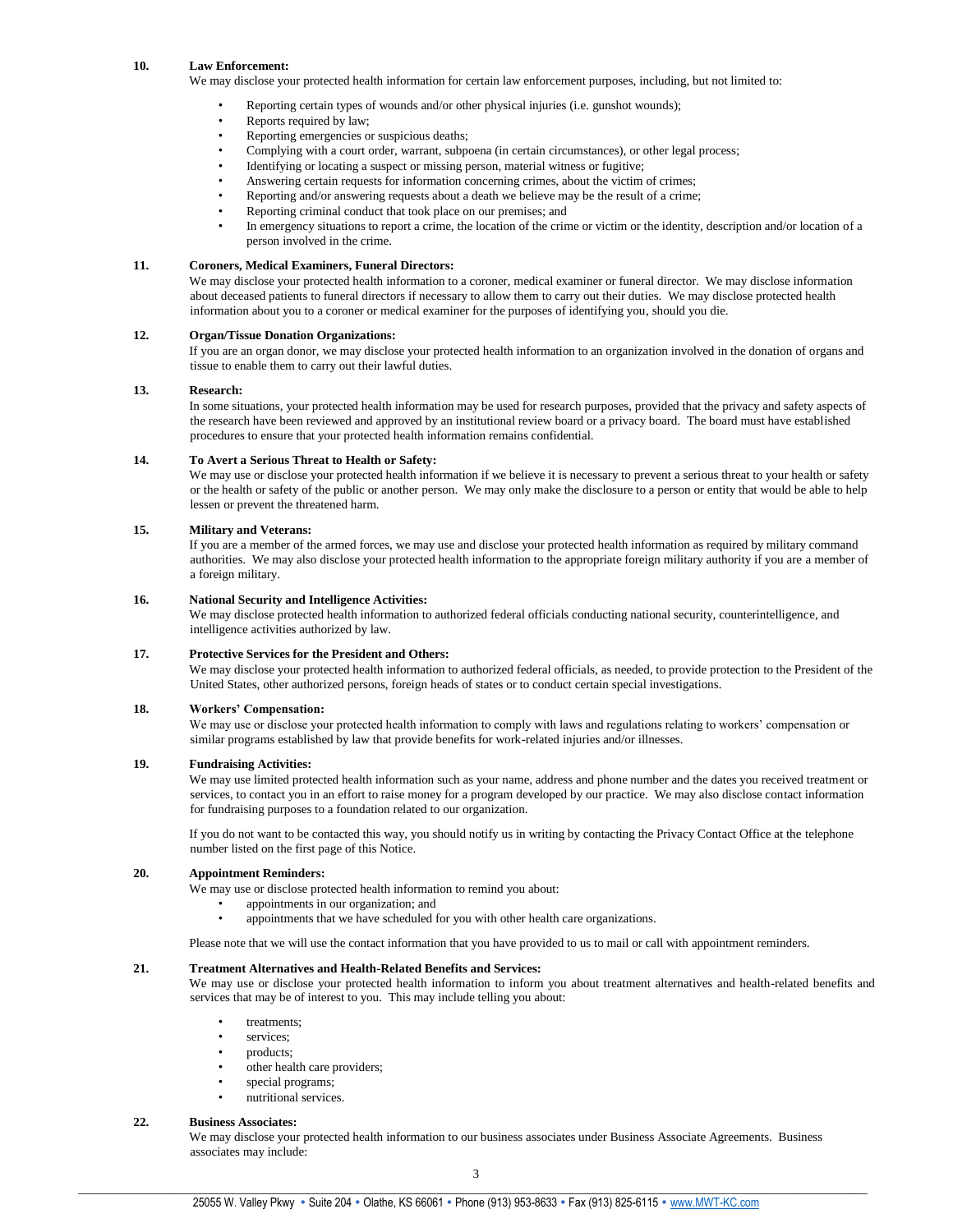- Answering Services;
- Transcription Services;
- Accounting Services;
- Attorney*/*Legal Services*.*

# **D. YOUR AUTHORIZATION IS REQUIRED FOR ALL OTHER USES AND DISCLOSURES OF YOUR PROTECTED HEALTH INFORMATION.**

Except for those circumstances listed above, we will use and disclose your protected health information only with your written authorization. You may revoke your authorization, in writing, at any time. If you revoke an authorization, we will no longer use or disclose your protected health information for the purposes covered by that authorization, except where we have already relied on the authorization.

# **E. YOUR RIGHTS REGARDING YOUR PROTECTED HEALTH INFORMATION.**

You have the following rights regarding your protected health information that we maintain:

#### **1. The Right to Access Your Protected Health Information:**

Except under limited circumstances, and upon written request, you have the right to inspect and obtain a copy of your protected health information. Your protected health information is contained in our medical and billing records or any other record used by us to make decisions about your care.

Under current state law, we may charge you no more than 0.45 cents per page, plus first-class postage, if we make a copy of your medical record. (There are some circumstances under which we are not permitted to charge you for the record, but in most cases we may charge.) We may also charge you a reasonable fee for copying x-rays and furnishing tissue slides or blocks.

To inspect and request a copy of your protected health information, you should submit your written request to us.

We must respond to your request within 30 days, by either supplying the records or sending a written notification of denial. We may deny your request to inspect or receive copies of your PHI in the following limited circumstances:

- The information was compiled exclusively in connection with a criminal, civil or administrative proceeding;
- The disclosure to the patient is prohibited by the Clinical Laboratory Improvement Act (42 U.S.C. §263a);
- You are a correctional institution inmate and the correctional administrators have provided reasons for denying access;
- The information is for a research study not yet complete;
- The Privacy Act (5 U.S.C. §552a) prohibits access;
- The information was obtained by a person other than a health care provider upon our promise to keep the information confidential, and access would reveal the informant's identity;
- We determine access is likely to endanger the life or safety of the patient or others;
- The information contains information about another person and we determine that access is likely to cause substantial harm to that person;
- The request for access is made by the patient's personal representative and we believe access is likely to cause substantial harm to the patient or others.

If you are denied access to your protected health information, in some cases you will have the right to request a review of this denial. The review will be performed by a licensed health care professional designated by us, who did not participate in the original decision to deny access.

# **2. The Right to Request Restrictions:**

You have the right to request a restriction on the way we use or disclose your protected health information for treatment, payment or health care operations. You also have the right to request restrictions on the protected health information that we disclose about you to a family member, friend or other person involved in your care or the payment of your care.

If you wish to request such a restriction, you should submit your written request to us. You must tell us what information you want restricted, to whom you want the information restricted, and whether you want to limit our use, disclosure or both.

*We are not required to agree to such a restriction*. If we do agree to the restriction, we will honor that restriction except as needed to provide you with emergency treatment.

#### **3. The Right to Request Confidential Communications:**

You have the right to request that we communicate with you concerning your health matters in a certain manner or at a certain location. For example, you can request that we contact you only at a certain phone number or a specific address.

You should submit your written request for confidential communications to us. You must tell us how and where you want to be contacted.

We will accommodate your reasonable requests, but may deny the request if you are unable to provide us with appropriate methods of contacting you.

# **4. The Right to Request an Amendment:**

You have the right to request that we amend medical or billing records, or other protected health information maintained by us, for as long as the information is kept by us. Your request must be made in writing and must explain the reasons for the requested amendment.

We may deny your request for amendment if the information:

- was not created by us (unless you prove the creator of the information is no longer available to amend the record);
- is not part of the records maintained by us;
- in our opinion, is accurate and complete;
- is information to which you do not have a right of access.